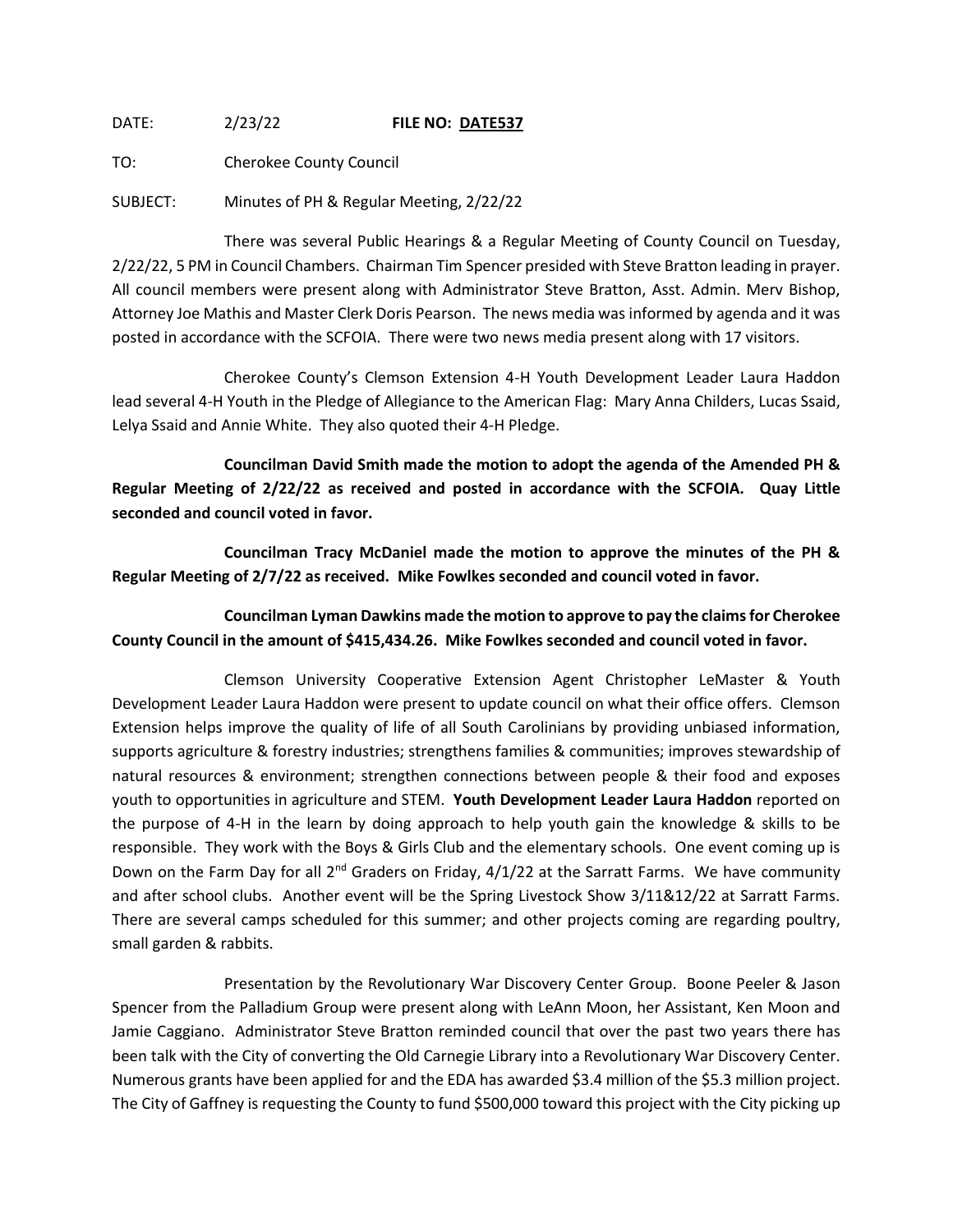## Page 2 – Minutes of PH & Regular Meeting of 2/22/22

the remainder. EDA is requesting a letter of commitment for the remainder of the funds before they will award the monies for this project. Councilman Little ask is there a contractor in place and will you follow procurement? LeAnn replied we will follow battle procurement. Quay ask what if the bids come in under the \$3.2 million? LeAnn nodded that the county would get a refund for the difference. Quay Little asked where is the City's commitment? Cagganio replied they are to discuss this at their next meeting and we should know where they stand as of 3/7/22. Quay Little stated this is a great project and I have no problem working with the City as long as they commit as well. **[Quay Little made the motion to allow Administrator Bratton to send a letter of commitment for \$500,000 to apply for the EDA Grant to renovate the Carnegie Free Library into a Revolutionary War Discovery Center contingent upon the City of Gaffney's commitment of \$1.6 million. David Smith seconded and council voted in favor.]** Boone Peeler replied we are still going after donations and we might be able to come up with the money.

Chairman Tim Spencer opened the public hearings on four matters: **1) Ordinance No. 2022-01** adopting a Redistricting Plan for Cherokee County Council defining the Seven Single-Member Council Districts reapportioned as to population in accordance with the 2020 Federal Decennial Census and applicable laws & requirements; **2) Ordinance No. 2021-37** authorizing the execution & delivery of a FILOT Agreement by & between Cherokee Co., SC, Baker Street Acquisitions LLC and Apollo Acquisitions LLC, previously known to the county as "Project Paint", with respect to certain economic development property in the County, whereby such property will be subject to certain payments in Lieu of Taxes, will be designated as being in a Multi-County Industrial & Business Park, and will be eligible to receive certain tax credits; authorizing the execution & delivery of a Multi-County Industrial & Business Park Agreement with Spartanburg County to include such economic development property; and other matters related thereto; **3) Ordinance No. 2021-32** authorizing (a) the execution & delivery of a FILOT Agreement by & between Cherokee Co., SC and Project Herbie with respect to certain economic development property in the county, whereby such property will be subject to certain payments in Lieu of Taxes, including that the provisions of Certain Special Source Credits; (b) the County to create a Multi-County Industrial/Business Park with Spartanburg Co., SC and designate the property to be owned by Project Herbie as Multi-County Park Property; and (c) other related matters; and **4) Ordinance No. 2021-35** authorizing the purchase of real property. As there was no one to speak the public hearings were closed.

Administrator Steve Bratton stated that Items 10 & 11 regarding an Executive Session are not needed at this time.

**Councilman Quay Little made the motion to adopt the 3rd Reading of Ordinance No. 2022-01 adopting a Redistricting Plan for Cherokee County Council redefining the Seven Single-Member Council Districts reapportioned as to population in accordance with the 2020 Federal Decennial Census and applicable laws and requirements. Tracy McDaniel seconded and council voted in favor.**

Administrator Steve Bratton stated he had received a request from Macedonia Water Works & Board of Public Works regarding work on the Sunny Slope property. They need to upgrade in size and get a bigger water tank. The county owns .23 acres that the water tank sets on and this is a deed to transfer